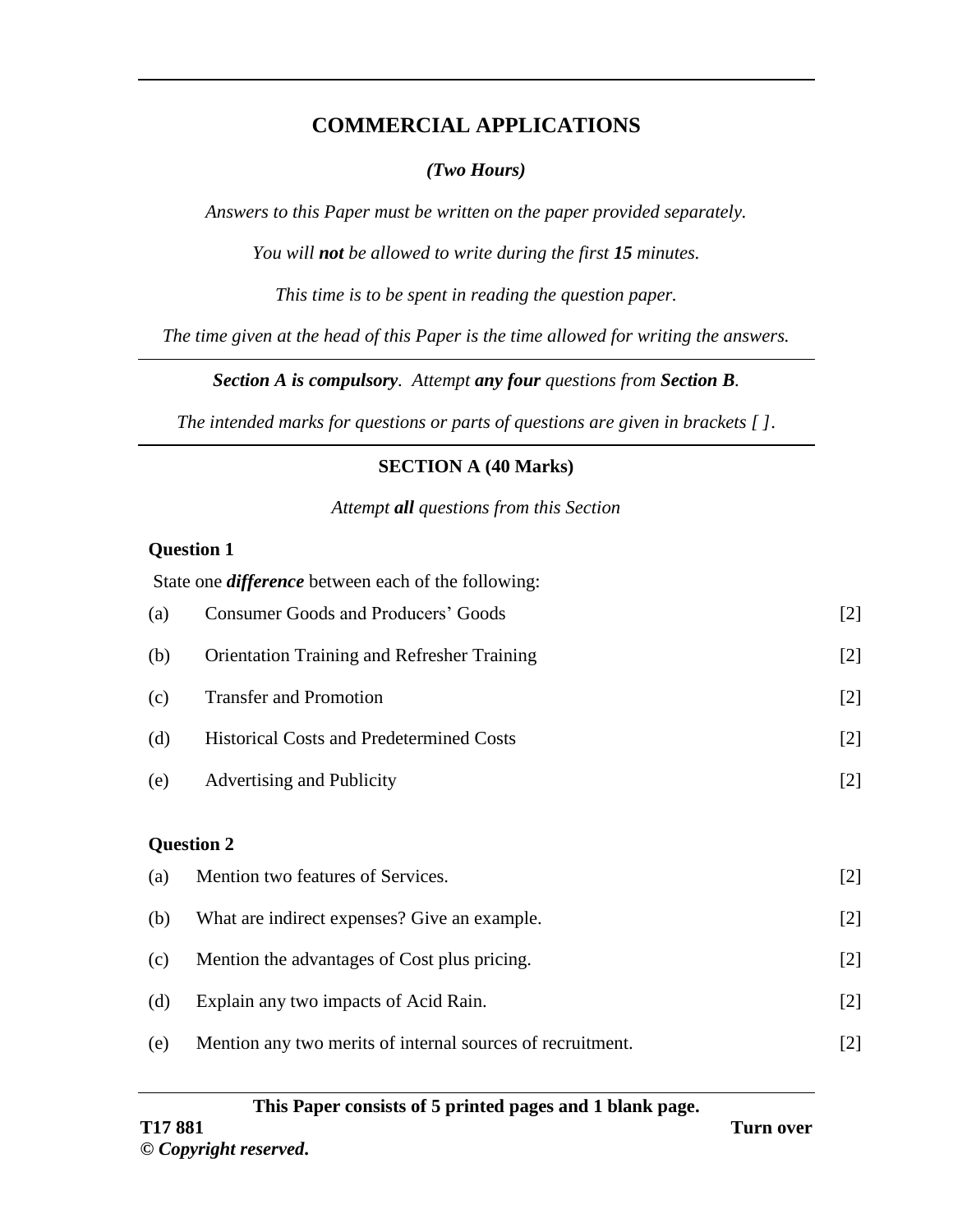## **Question 3**

| (a) | Distinguish between Shut Down Cost and Sunk Cost.                  | $\lfloor 2 \rfloor$ |
|-----|--------------------------------------------------------------------|---------------------|
| (b) | Why is Dialogue an important element in Public relations?          | [2]                 |
| (c) | State any two features of a Balance Sheet of a company.            | [2]                 |
| (d) | Explain briefly Employee Relations as a scope of Public Relations. | $[2]$               |
| (e) | Explain <i>current assets</i> with an example.                     | [2]                 |

## **Question 4**

|     | Justify a reason either <i>for</i> or <i>against</i> each of the following:                        |                   |
|-----|----------------------------------------------------------------------------------------------------|-------------------|
| (a) | Introduction Stage in a Product Life Cycle is not very risky.                                      | $\lceil 2 \rceil$ |
| (b) | Accounts should disclose all material information (with reference to the concept of<br>accounting) | $\lceil 2 \rceil$ |
| (c) | Recruitment is a process of elimination.                                                           | $\lceil 2 \rceil$ |
| (d) | Branded goods are normally sold by inspection.                                                     | $\lceil 2 \rceil$ |
| (e) | Training reduces employee absenteeism.                                                             | [2]               |

#### **SECTION B (60 Marks)**

## *Attempt any four questions from this Section*

#### **Question 5**

- (a) Modern marketing has created several non-traditional markets. Explain the main types of non-traditional markets. [5]
- (b) Explain the advantages of *branding* to producers and consumers? [5]
- (c) Explain the Maturity stage and Decline stage of a product Life cycle. [5]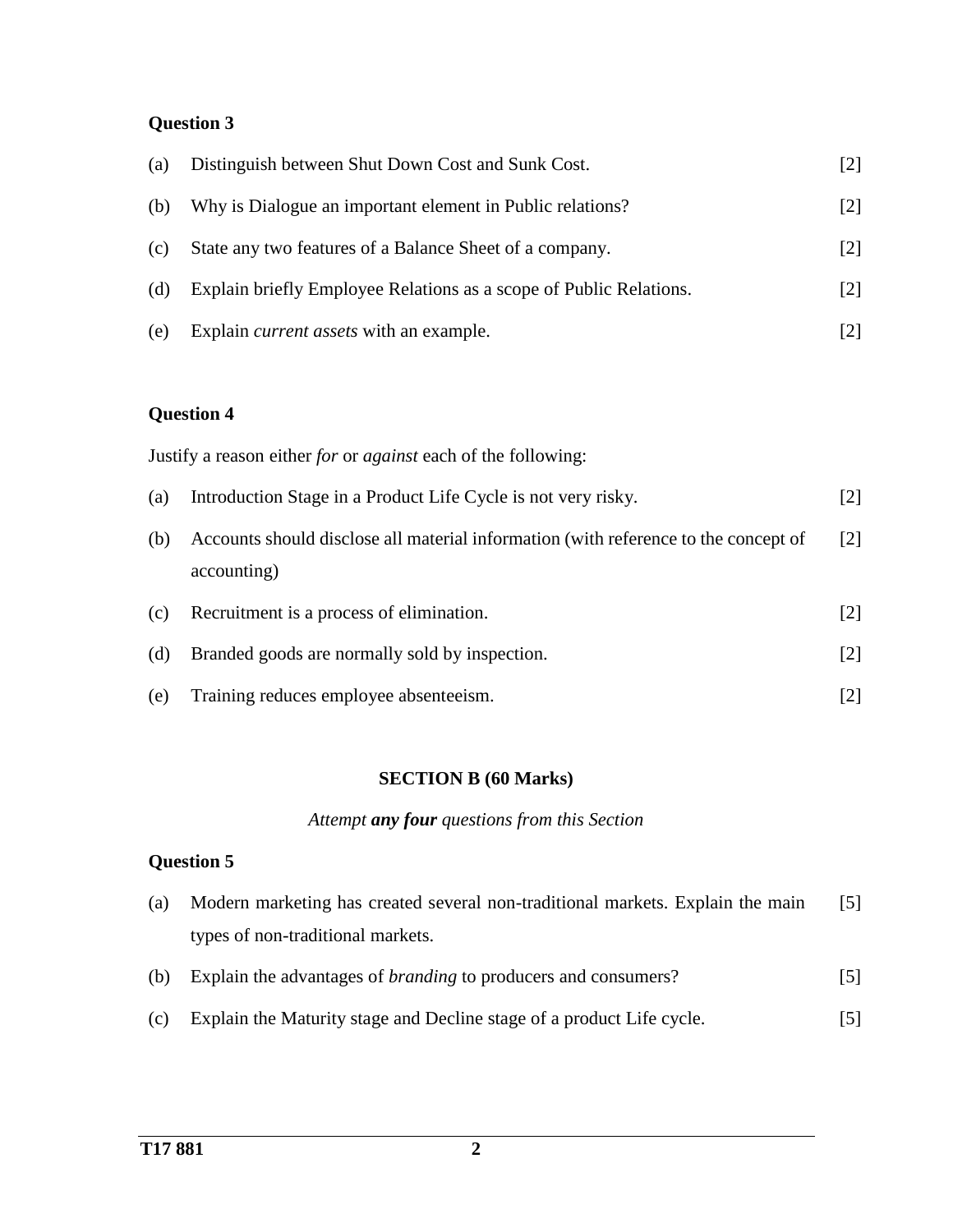# **Question 6**

| (a)        | Explain briefly the various elements of cost.                                                                                                                 | $[5]$          |
|------------|---------------------------------------------------------------------------------------------------------------------------------------------------------------|----------------|
| (b)<br>(c) | Explain:<br>The Dual Aspect Principle<br>(i)<br>(ii) The Going Concern Concept<br>Write five differences between Receipts and Payments Account and Income and | $[5]$<br>$[5]$ |
|            | <b>Expenditure Account.</b><br><b>Question 7</b>                                                                                                              |                |
| (a)        | Explain any two functions of the Reserve Bank of India.                                                                                                       | $[5]$          |
| (b)        | Explain 'Selection Interview' and 'Checking references' as steps in the selection<br>procedure.                                                               | $[5]$          |
| (c)        | Explain:                                                                                                                                                      | $[5]$          |
|            | <b>Industrial Advertising</b><br>(i)                                                                                                                          |                |
|            | <b>Concept Advertising</b><br>(ii)                                                                                                                            |                |
|            | <b>Question 8</b>                                                                                                                                             |                |
| (a)        | Write short notes on:                                                                                                                                         | $[5]$          |
|            | <b>Bhopal Gas Tragedy</b><br>(i)                                                                                                                              |                |
|            | (ii) Chernobyl Disaster                                                                                                                                       |                |
| (b)        | Describe the role of Sales Promotion and Publicity in promoting a brand.                                                                                      | $[5]$          |
| (c)        | Explain <i>Persuasion</i> as an element of Public relations and mention any two principles<br>of persuasion.                                                  | [5]            |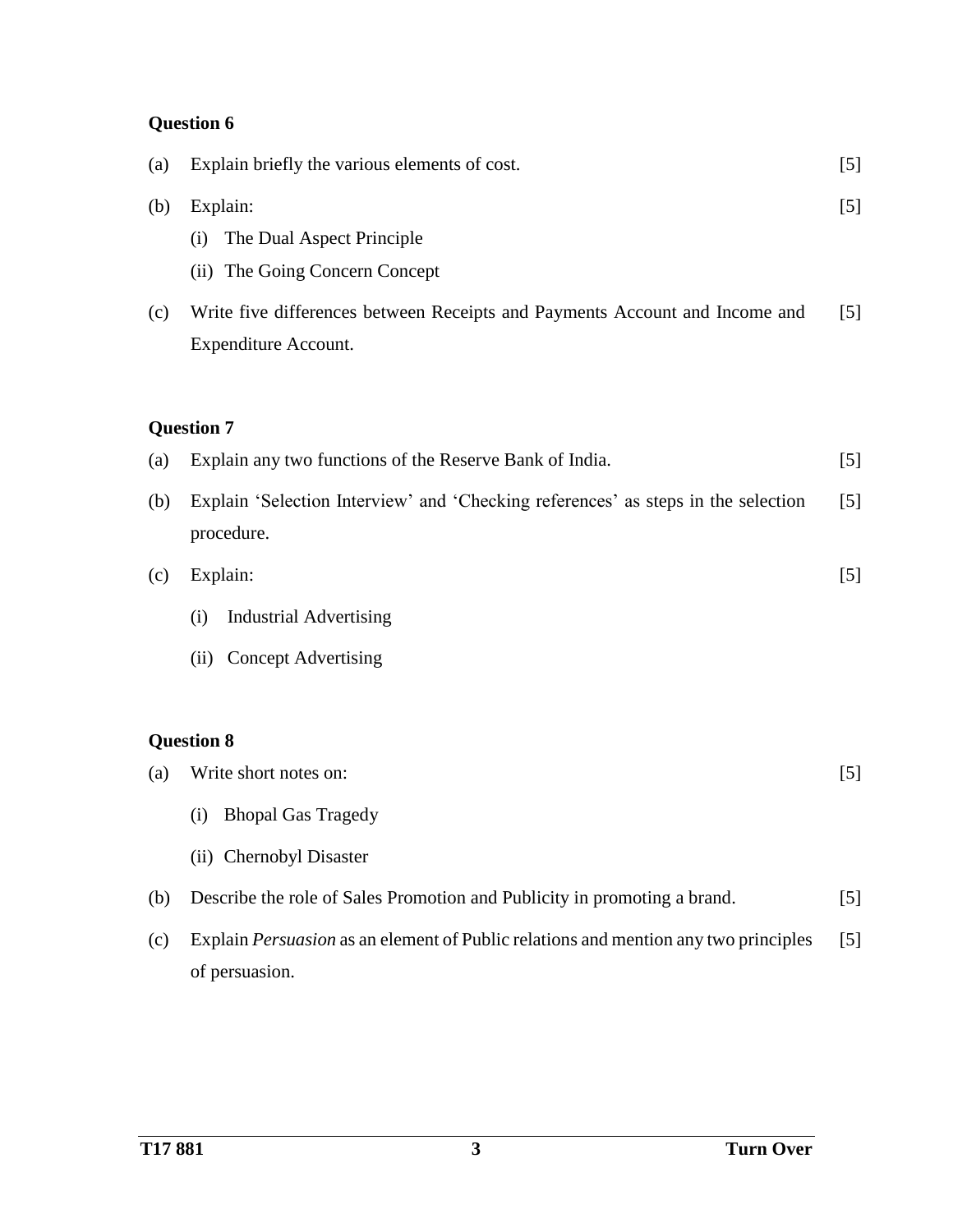#### **Question 9**

#### **Case Study**

Patanjali Ayurved Ltd. (PAL) is an FMCG company established in 2006 by Acharya Balkrishna and Baba Ramdev. It is located in the industrial region of Haridwar. It was started with the objective of promoting the ancient science of Ayurveda in coordination with the latest technology. It manufactures mineral and herbal products and offer healthcare solutions.

They started as a small company, but their revenue kept growing from 163 crores in 2009- 10 to 5000 crores in 2015-16 and they are targeting for 10000 crores in 2016-17.

They manufacture products using Ayurveda and natural components. Their products are cheaper than alternatives in the market due to low production and marketing costs. They have over 4700 retail outlets and do a lot of online selling. They are also planning to open outlets at railway stations and airports. They are now tying up with various other retail chain stores like Future group retails, Modern trade stores, Reliance retail, Hypercity and Star Bazaar.

With reference to the above:

- (a) Name and discuss the pricing strategy used by Patanjali Ayurved Ltd. (PAL). Why has this strategy been successful? [5]
- (b) PAL's target is to double their sales in the current financial year. How do they plan to achieve this? [5]
- (c) PAL has not been using sales promotion techniques to increase their sales. Discuss any five such techniques that you feel would help the company achieve its sales target. [5]

## **Question 10**

Mr. Raj is a newly appointed Human Resource Manager of the Hyderabad branch of a foreign bank. The bank is looking for a rapid expansion of its business in the Southern region. So it wants to recruit, select new employees and launch various schemes and offers. Being an organisation of repute, it is highly essential to select efficient people who will be